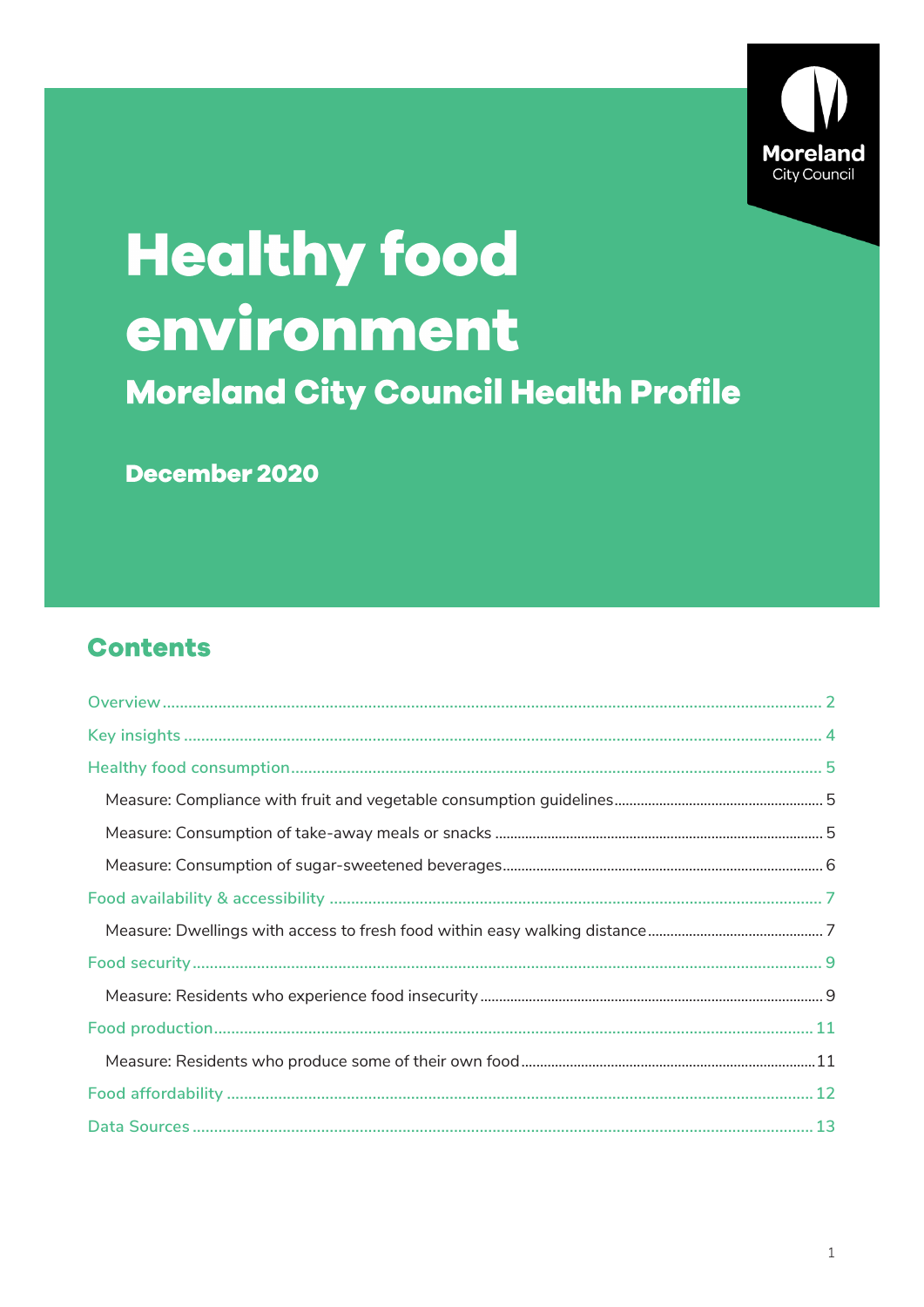# <span id="page-1-0"></span>**Overview**

Food environments are the physical, social, economic, cultural and political factors that either help or hinder people's access to good quality food (National Collaborating Centre for Environmental Health, 2015). The availability and ease of access to food, the relative cost of healthy foods such as fruit and vegetables, prevalence and exposure to food advertising, the appeal of time saving convenience foods, and social and cultural norms all influence our diets. The combination of these factors give rise to the different food environments experienced in different locations and population groups.

Eating a healthy and balanced diet is crucial for health and can be a protective factor against chronic diseases. In conjunction with regular physical activity, eating well can help maintain a healthy body weight which reduces the risk of obesity, cardiovascular disease, diabetes and other chronic conditions (Australian Institute of Health and Welfare, 2020). Eating a wide variety of foods also assists with having enough energy and nutrients for function, growth and repair of the body (Eat for Health, 2017).

There are barriers to healthy eating that can be present and contribute to the under consumption of healthy foods (World Health Organisation, 2020). These barriers have a significant impact to healthy eating and may include living in a low-income household, social isolation, living with a disability or chronic illness, limited access to transport, migrant and refugee status, and housing stress or homelessness. Addressing these barriers can help improve food environments and increase access to nutritionally appropriate foods (Heart Foundation, 2017).

### Moreland context

Three quarters of Moreland's population are located within 1 km of a source of fresh food. However, there are pockets with very low access such as Oak Park (<4%), Hadfield and Glenroy (<50%). These areas are also among the most disadvantaged in Moreland which makes them a priority for supporting more fresh healthy food options.

Food security refers to the ability to always access healthy, affordable culturally appropriate food. The reasons for people lacking food security relate not only to distance from food outlets, but also a lack of culturally appropriate food options, limited financial resources and transport options, lack of motivation or knowledge about a nutritious diet and mobility or mental health issues. Residents from Glenroy and Fawkner reported being more food insecure (6-9.5%) than the average Moreland resident (3.1%). Loss of income and jobs due to the COVID-19 pandemic led to a significant rise in the number of Moreland residents experiencing food insecurity as well as the severity. At the same time food supply chains were disrupted reducing the availability of food relief. Climate change events such as the 2019-2020 bushfires also disrupt food supplies and lead to increased food prices. Residents already experiencing food insecurity are disproportionally impacted by these events, as are those not eligible for government support, such as international students.

Moreland has considerable food growing skills and assets, with 47% of residents growing their own food as well as over 25 communal food growing sites. Studies have shown that residents who grow their own food are more likely to have a higher vegetable and fruit intake (The Australia Institute, 2014). Locally grown and distributed food was an important source of diverse and healthy food for those who needed it most during the COVID-19 pandemic, including the priority groups of women and low-income earners.

The health profile data relating to healthy food indicates that socioeconomic disadvantage is an underlying cause of unhealthy diets and food insecurity. A targeted multipronged response is required, which works in concert with other programs addressing inequality and disadvantage.

In summary, key issues include:

- Low compliance with fruit and vegetable consumption guidelines.
- Rising food insecurity, particularly in Fawkner, Glenroy and Brunswick East.
- Low levels of accessibility to fresh food within walking distance in Gowanbrae and Oak Park.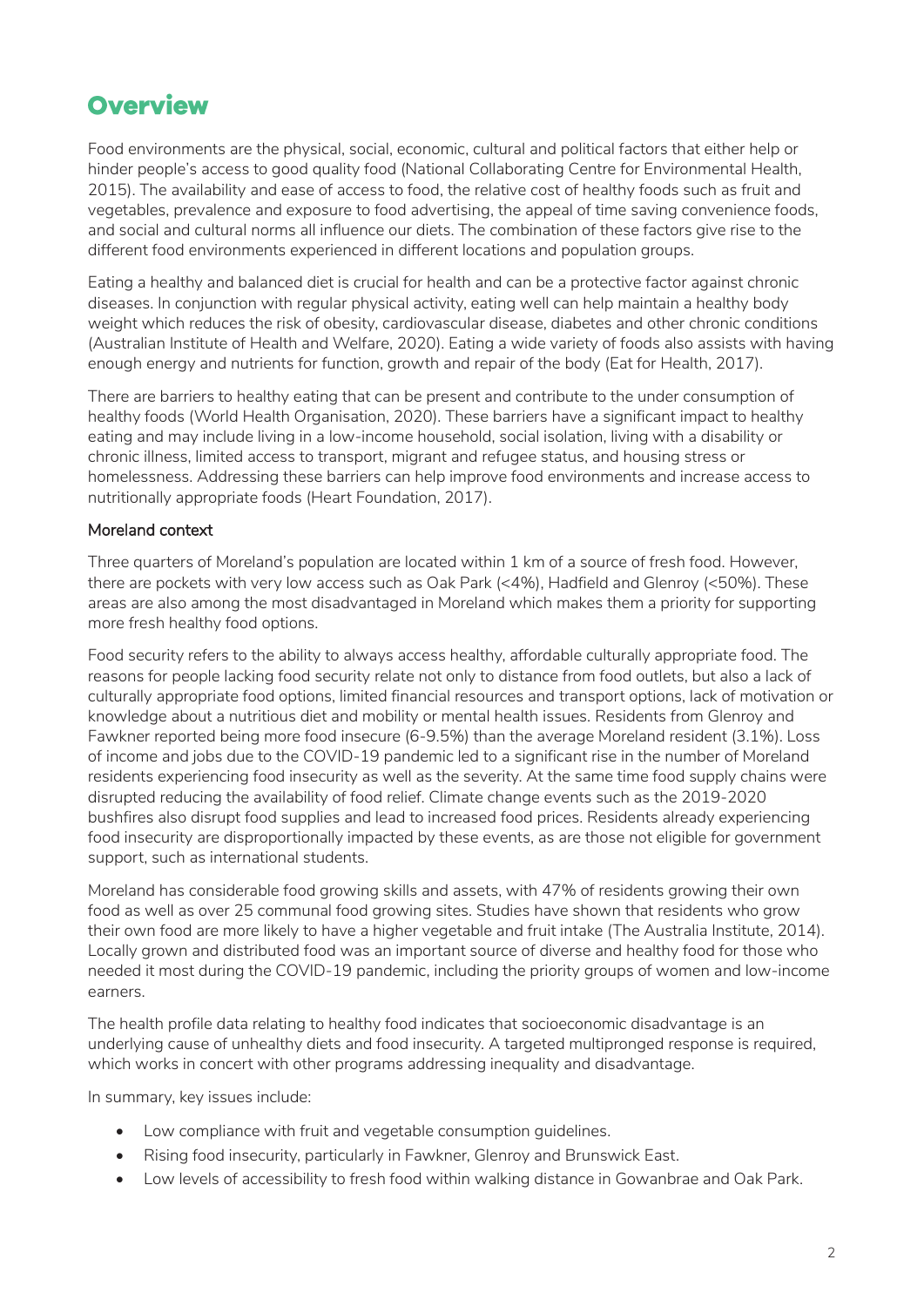- High consumption of unhealthy food and drinks for Aboriginal Victorians, with poor diet being a leading cause of disease burden.
- Increases in the frequency and severity of extreme weather events may impact food security, affordability and safety.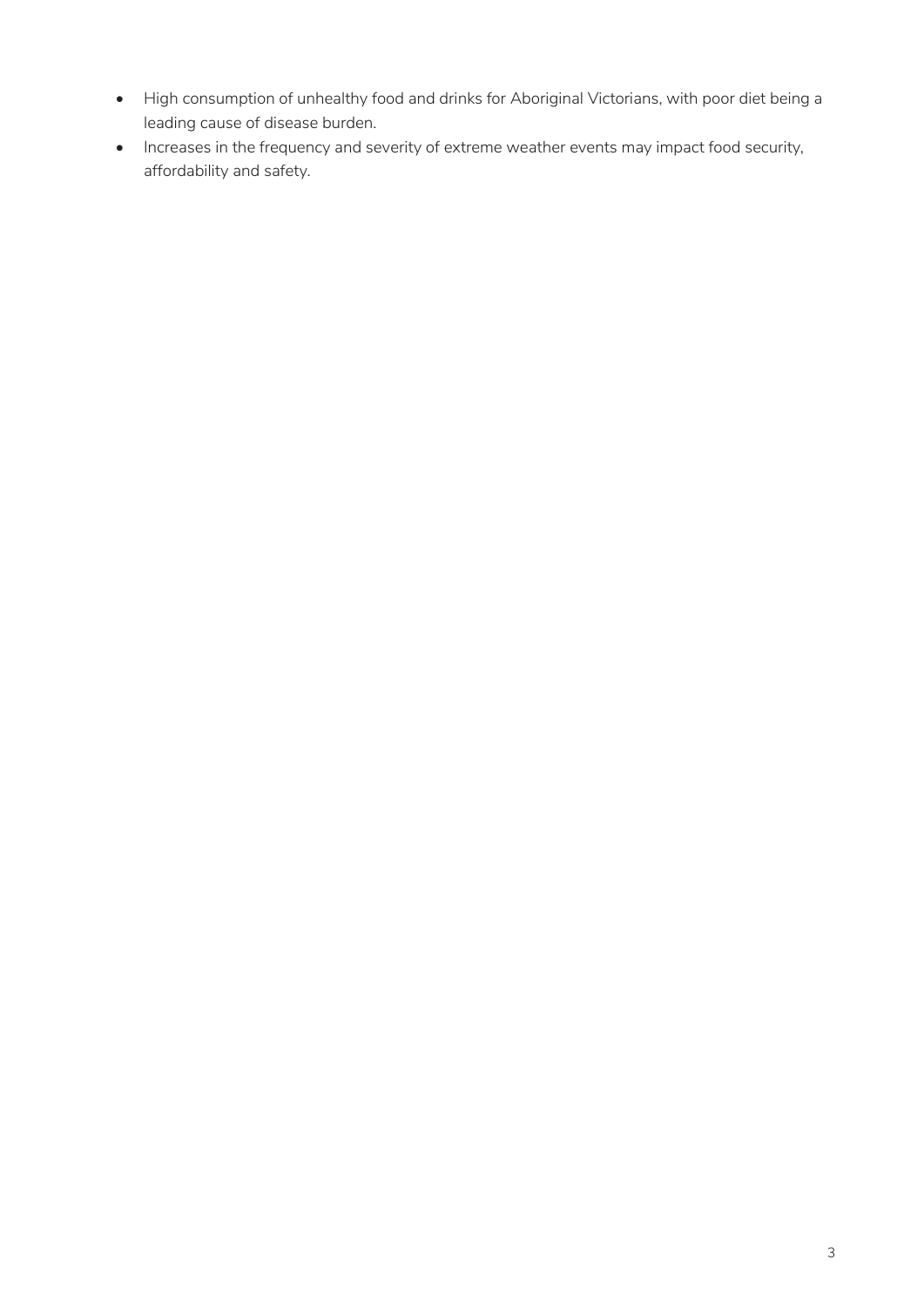# <span id="page-3-0"></span>**Key insights**

# **Healthy food consumption**

- Half of adults in Moreland do not meet the recommended guidelines for fruit and vegetable consumption, however this is slightly lower than the averages for the North Division (52.2%) and for Victoria overall (51.7%).
- Nearly one in five (19.5%) of adults in Moreland eat take-away meals or snacks more than one time per week. This is higher than for the North Division (14.4%) and Victoria (15.2%).
- 9.4% of adults in Moreland consume sugar-sweetened beverages daily. This is consistent to North Division (9.5%) and slightly lower than Victoria (10.1%).

# **Food availability and accessibility**

- Three quarters (74.1%) of dwellings in Moreland are within 1km of a supermarket. When compared with nearby LGAs, Moreland performs similarly: Darebin (66.8%), Moonee Valley (73.5%), and Maribyrnong (81.4%).
- Nearly all dwellings in Brunswick (98.1%) and Brunswick East (95.8%) are within 1km of a supermarket, whereas only very small portions of Gowanbrae (3.0%) and Oak Park (3.5%) have such close access to supermarkets, and less than half of households in Hadfield do (47.6%).

### **Food insecurity**

- In 2019, 4.5% of Moreland residents had experienced food insecurity in the last 12 months. This is higher than in 2017 (3.2%) but consistent with 2015 (4.5%). Fawkner reported the highest instance of food insecurity (13.4%) followed by Glenroy (11.5%) and Brunswick East (8.3%).
- A recent COVID-19 community survey indicated that 15% of residents were somewhat or very concerned (4%) about their ability to afford food in the next four weeks (MCC 2020).

## Food production

• In 2019, 40.5% of Moreland residents reported producing some of their own food through a home fruit or vegetable garden. Coburg North (60.7%), Coburg (59.1%), and Pascoe Vale South (53.2%) have the highest instances of residents who produce some of their own food.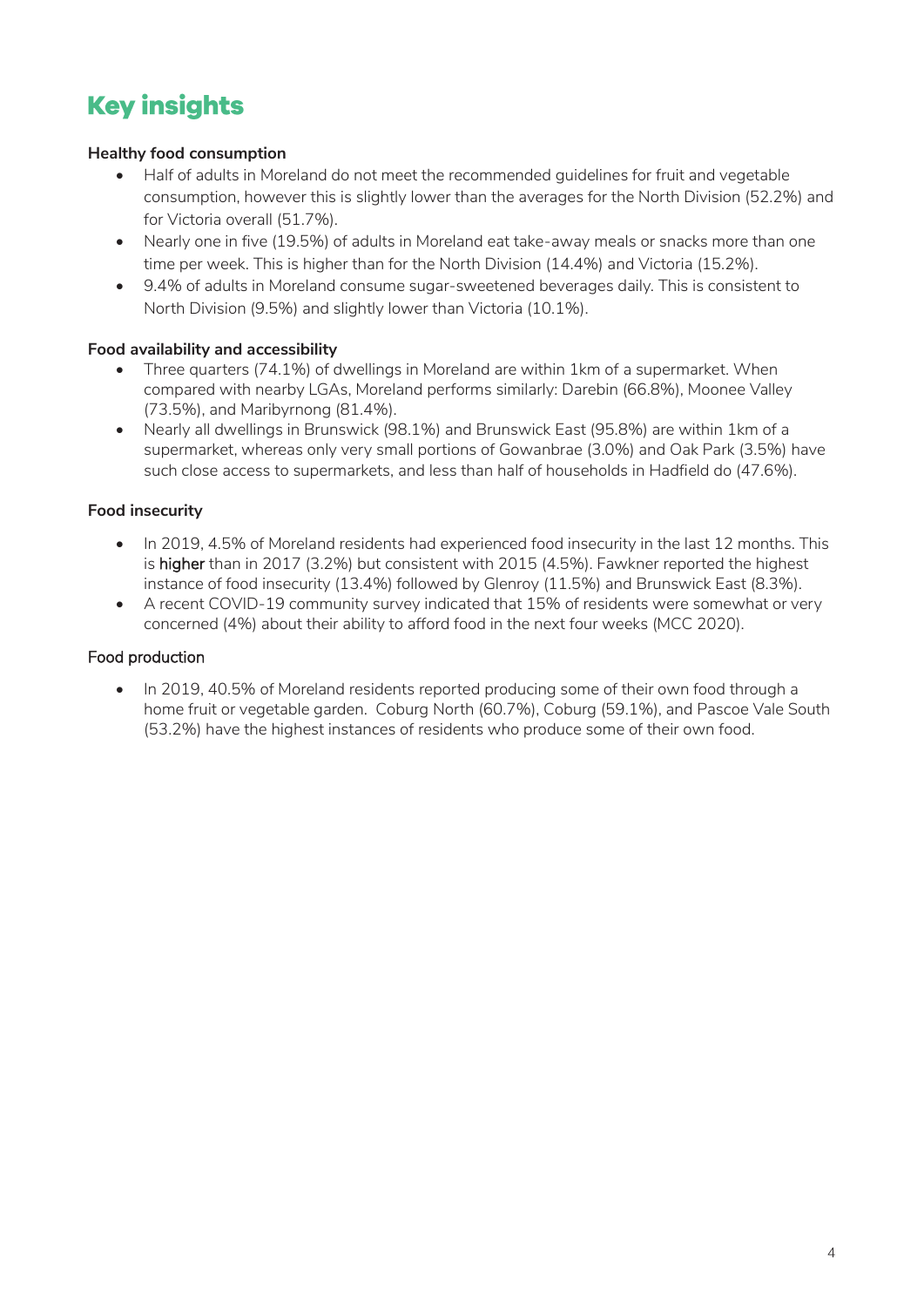# <span id="page-4-0"></span>**Healthy food consumption**

# <span id="page-4-1"></span>Measure: Compliance with fruit and vegetable consumption guidelines

5% of adults in Moreland meet the fruit and vegetable consumption guidelines, which is higher than in North Division (3.8%) and Victoria (3.6%). 7.2% of adults meet only the guidelines for vegetables, 45.3% of adults meet only the guidelines for fruit, and 50% of adults do not meet the guidelines for vegetables and fruit.

Table. Proportion of adults who meet the compliance with fruit and vegetable consumption guidelines

| <b>Level of compliance</b>                              | <b>Moreland</b> | North Division <sup>1</sup> | <b>Victoria</b> |
|---------------------------------------------------------|-----------------|-----------------------------|-----------------|
| Met fruit and vegetable consumption guidelines          | 5.0%            | 3.8%                        | 3.6%            |
| Met vegetable consumption guidelines only               | $7.2\%$         | 5.6%                        | 5.4%            |
| Met fruit consumption guidelines only                   | 45.3%           | 43.1%                       | 43.2%           |
| Did not meet fruit and vegetable consumption guidelines | 50.0%           | 522%                        | 51 7%           |



Compliance with fruit and vegetable consumption guidelines in Moreland

Source: Victoria Population Health Survey 2017

-

# <span id="page-4-2"></span>**Measure: Consumption of take-away meals or snacks**

Nearly one in five (19.5%) of adults in Moreland eat take-away meals or snacks more than one time per week. This is higher than for the North Division (14.4%) and Victoria (15.2%).

| <b>Frequency</b>                               | <b>Moreland</b> | <b>North</b><br><b>Division</b> | <b>Victoria</b> |       | Frequency of take-away meals or snacks |                           |
|------------------------------------------------|-----------------|---------------------------------|-----------------|-------|----------------------------------------|---------------------------|
| Never                                          | 11.7%           | 15.4%                           | 14.9%           |       | 68.3%                                  |                           |
| 1 or less than<br>1 times/week                 | 68.3%           | 69.5%                           | 69.1%           |       |                                        |                           |
| More than 1<br>times/week                      | 19.5%           | 14.4%                           | 15.3%           | 11.7% |                                        | 19.5%                     |
| Source: Victoria Population Health Survey 2017 |                 |                                 |                 | Never | 1 or less than 1<br>times/week         | More than 1<br>times/week |

Table. Proportion of adults who eat take-away meals or snacks more than one time per week

<sup>&</sup>lt;sup>1</sup> North division is: Moreland, Hume, Darebin, Whittlesea, Banyule, and Nillumbik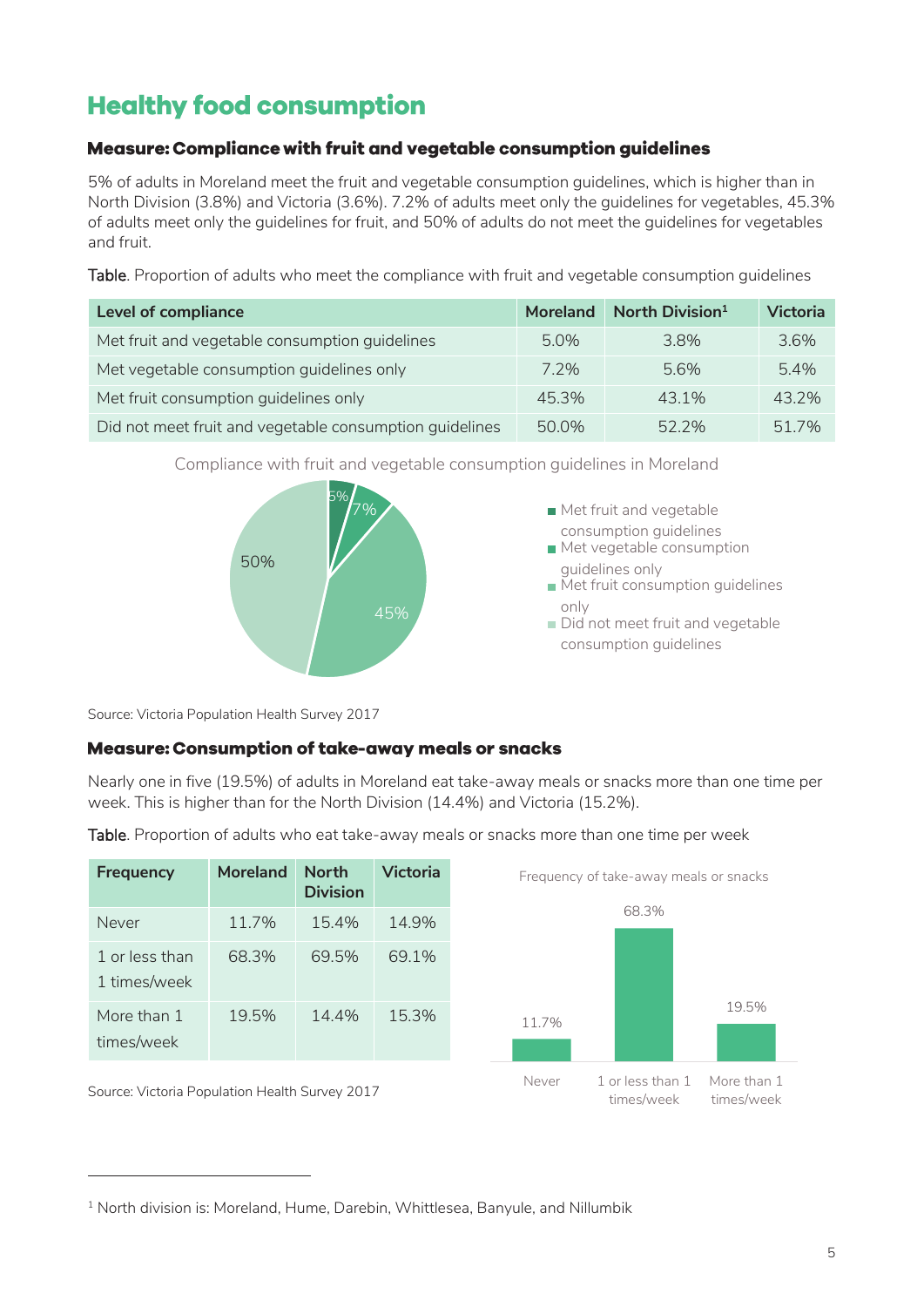### <span id="page-5-0"></span>**Measure: Consumption of sugar-sweetened beverages**

9.4% of adults in Moreland consume sugar-sweetened beverages daily. This is consistent to North Division (9.5%) and slightly lower than Victoria (10.1%).

Table. Proportion of adults who consume sugar-sweetened beverages daily

| <b>Consumption of sugar-sweetened beverages</b> | Moreland | <b>North Division</b> | <b>Victoria</b> |
|-------------------------------------------------|----------|-----------------------|-----------------|
| Consumes sugar-sweetened drinks daily           | 94%      | 9.5%                  | $10.1\%$        |
| Does not consume sugar-sweetened drinks daily   | 90.6%    | 90.5%                 | 89.9%           |

Consumption of sugar-sweetened beverages in Moreland



Source: Victoria Population Health Survey 2017



#### PRIORITY GROUPS

Poor diet is a leading cause of the disease burden for all Victorians, with dietary risk factors more pronounced for Aboriginal Victorians. For example, 41 per cent of energy intake for Aboriginal adults in Victoria comes from unhealthy foods and drinks. (Korin Korin Balit Djak, 2017).

Access to nutritionally dense foods impacts the overall health of women. Women who have lower incomes are more likely to be unable to afford nutritionally dense foods to sustain a healthy diet. Inadequate nutrition in pregnant women is a health concern and has been associated with poor pregnancy outcomes including low birth weight and gestational diabetes.



#### PANDEMIC

Edible gardening contributed to diverse and healthy diets during the COVID-19 Pandemic (2020 Pandemic Gardening Survey, Sustain: The Australian Food Network).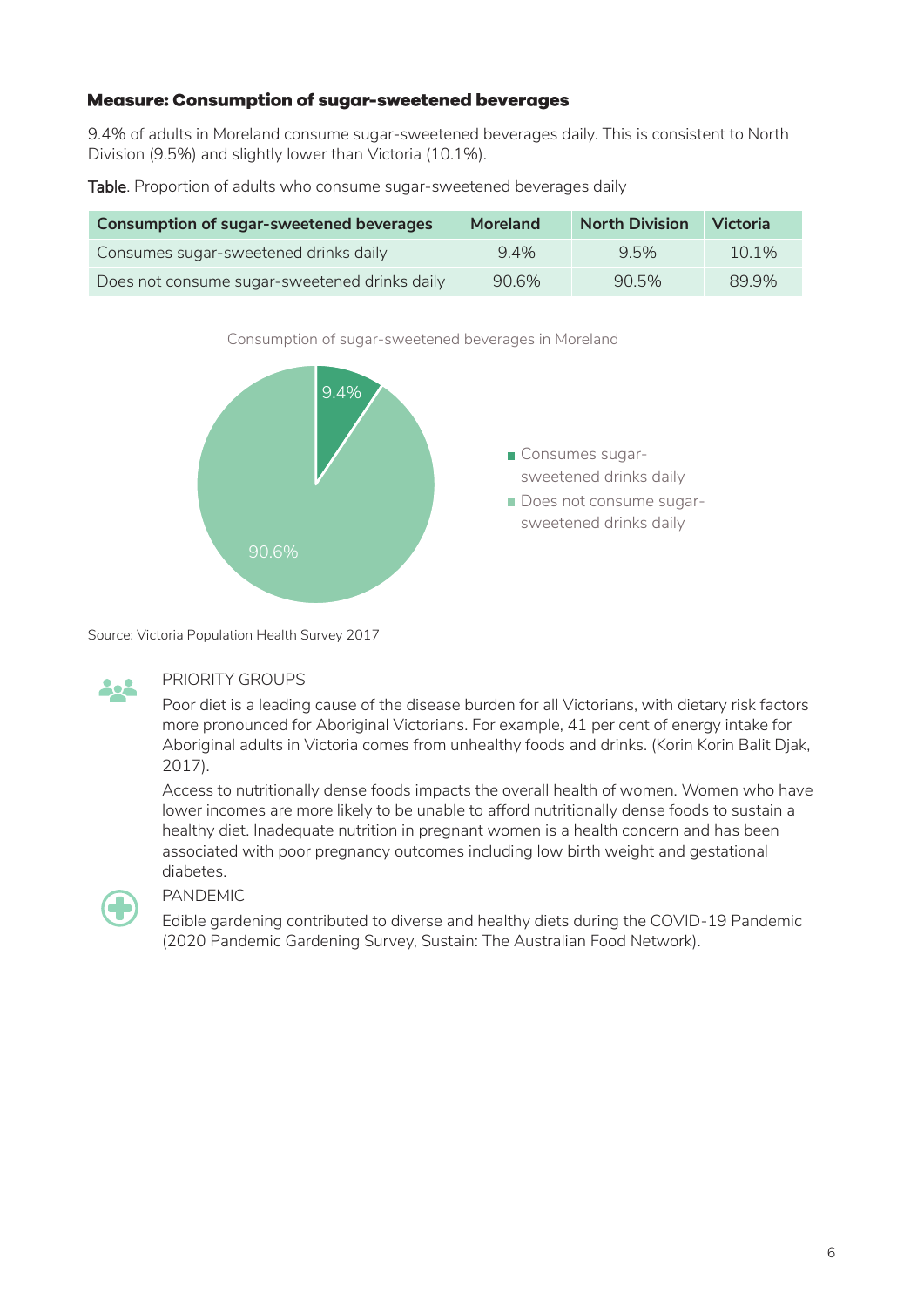# <span id="page-6-0"></span>**Food availability & accessibility**

# <span id="page-6-1"></span>Measure: Dwellings with access to fresh food within easy walking distance

Nearly three quarters (74.1%) of dwellings in Moreland are within 1km of a supermarket. Suburbs with the highest percentage of dwellings within 1km of a supermarket are Brunswick (98.1%), Brunswick East (95.8%), and Brunswick West (93.7%). Suburbs with the lowest percentage of dwellings within 1km of a supermarket are Gowanbrae (3.0%), Oak Park (3.5%), and Hadfield (47.6%). When compared with nearby LGAs, Moreland has a higher proportion of dwellings within 1km of a supermarket than neighbouring Darebin (66.8%), a very similar proportion of Moonee Valley (73.5%), and a lower proportion than Maribyrnong (81.4%).

**Suburb % within 1km** Brunswick 98.1% Brunswick East 95.8% Brunswick West 93.7% Coburg 72.8% Coburg North 66.8% Fawkner 82.8% Glenroy 52.4% Gowanbrae 3.0% Hadfield 47.6% Oak Park 3.5% Pascoe Vale 80.9% Pascoe Vale South 47.9% Moreland 74.1%

Table. Percentage of dwellings within 1km of a supermarket.

Source: Australian Urban Observatory 2018



Table. Percentage of dwellings within 1km of a supermarket by LGA

| <b>LGA</b>   | Moreland | Moonee Valley | Darebin | Maribyrnong |
|--------------|----------|---------------|---------|-------------|
| % within 1km | 74.1%    | 73.5%         | 66.9%   | 81.4%       |

Source: Australian Urban Observatory 2018



# PANDEMIC

Food relief has been an important part of the pandemic response to ensure that those most vulnerable in the community have access to food. International students are one sub-group that have been particularly impacted by the pandemic and lack of social support. This has left many with limited accessibility to culturally safe, appropriate and affordable food (Moreland City Council, 2020).

Edible gardening has provided an accessible source of culturally appropriate nutritious food for households, including those on low incomes (2020 Pandemic Gardening Survey, Sustain: The Australian Food Network).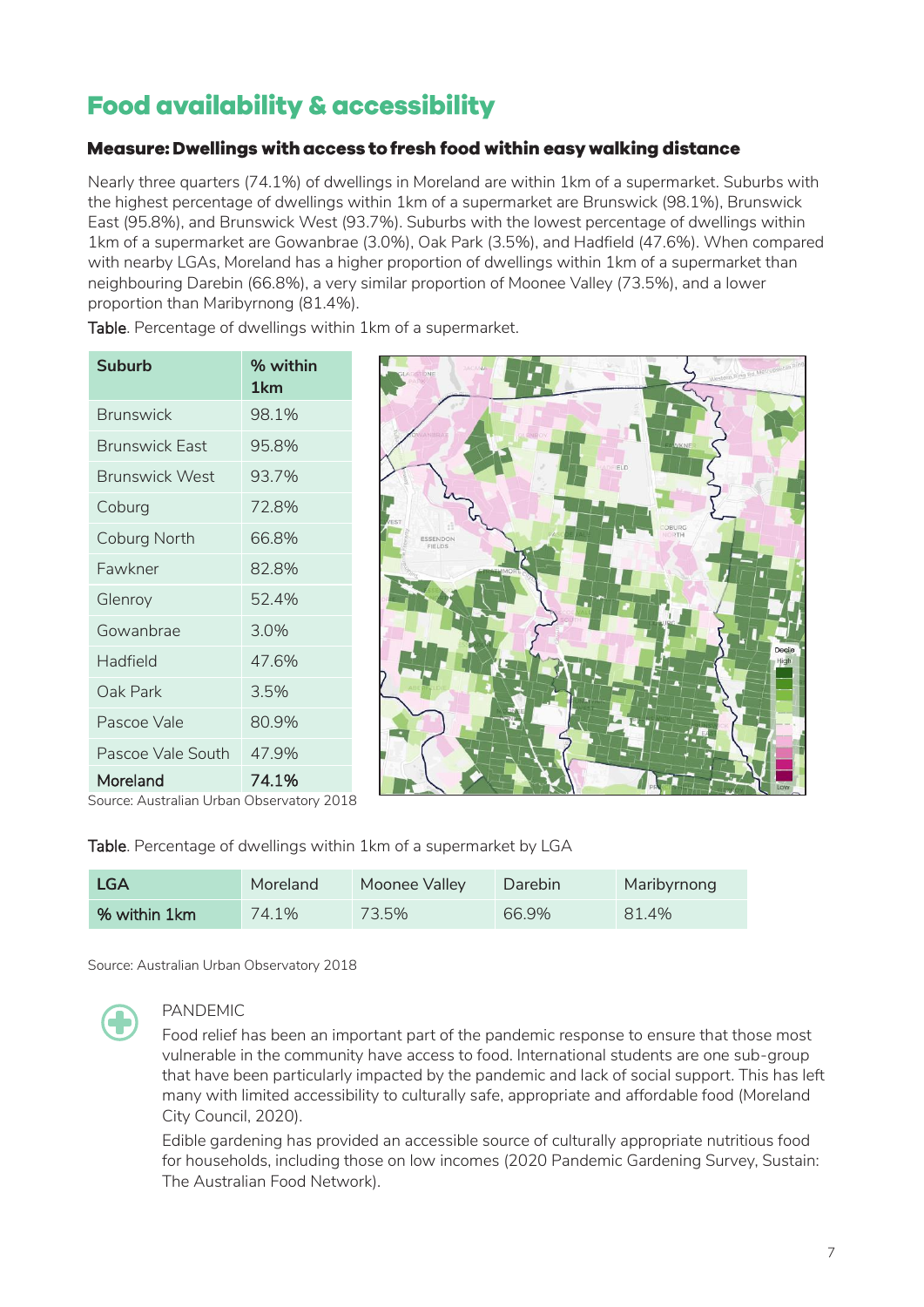

# CLIMATE CHANGE

Sustainable food systems assist in mitigating emissions and provisions the consumption of fresh food. Ensuring food availability and access has co-benefits for population and environmental health such as reduced waste and landfill and correct nutrition to support a healthy life (Department of Health & Human Services 2017).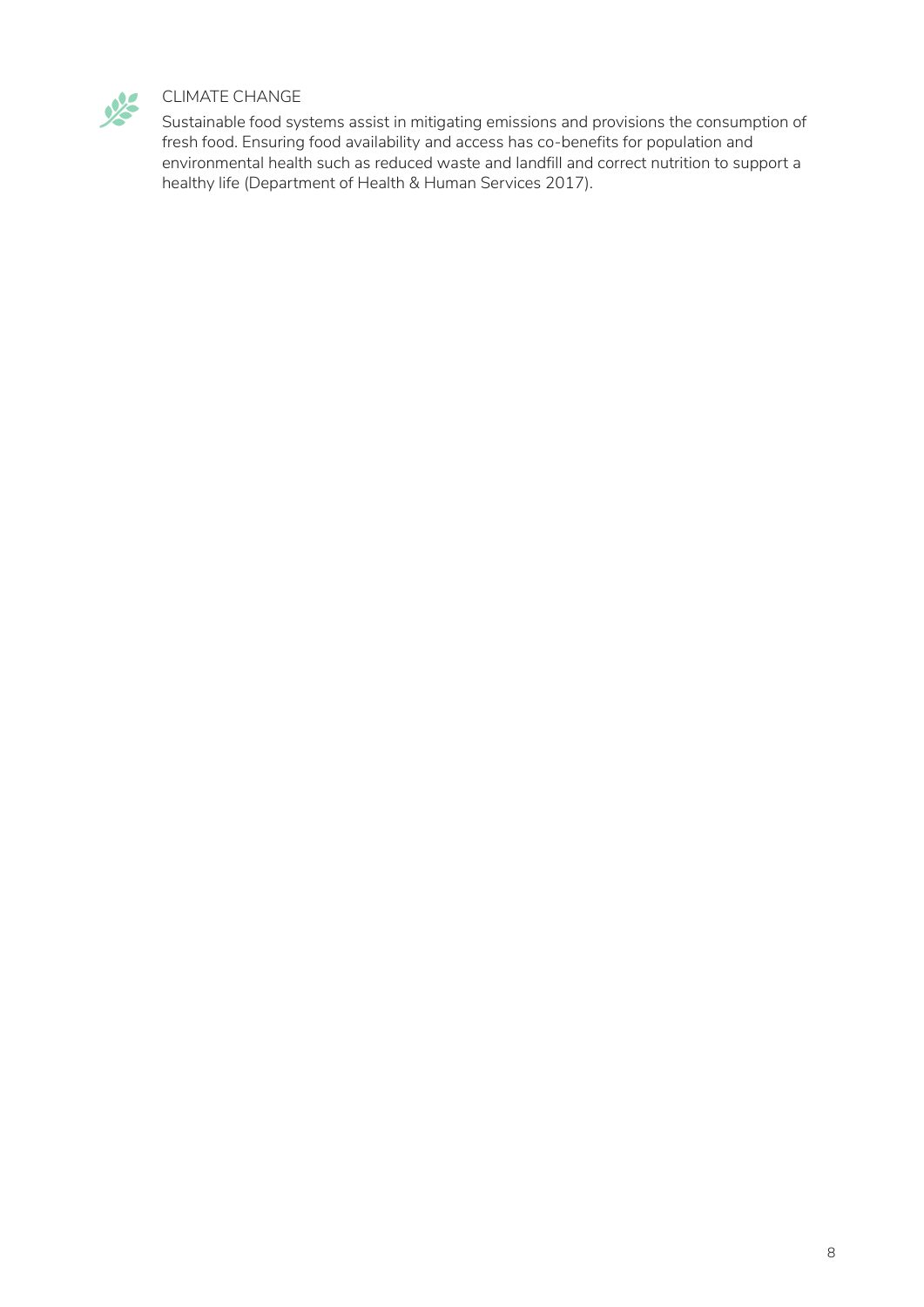# <span id="page-8-0"></span>**Food security**

### <span id="page-8-1"></span>**Measure: Residents who experience food insecurity**

In 2019, 4.5% of Moreland residents had experienced food insecurity in the last 12 months. This is higher than in 2017 (3.2%) but consistent with 2015 (4.5%). Fawkner reported the highest instance of food insecurity (13.4%) followed by Glenroy (11.5%) and Brunswick East (8.3%).

Table. People who have run out of food and could not afford to buy more in the last 12 months

| <b>Experience of food insecurity</b> | %     |
|--------------------------------------|-------|
| Has experienced food insecurity      | 4.5%  |
| Has not experienced food insecurity  | 94.5% |
| Could not say                        | 1.0%  |

Source: MCC Household Survey 2019

Table. People who have run out of food and could not afford to buy more in the last 12 months by suburb

| <b>Suburb</b>                                                                                                   | %     | Percent of people who have run out of food and     |                 |      |       |       |
|-----------------------------------------------------------------------------------------------------------------|-------|----------------------------------------------------|-----------------|------|-------|-------|
| <b>Brunswick</b>                                                                                                | 0.0%  | could not afford to buy more in the last 12 months |                 |      |       |       |
| <b>Brunswick East</b>                                                                                           | 8.3%  | Fawkner                                            |                 |      |       | 13.4% |
| <b>Brunswick West</b>                                                                                           | 7.9%  | Glenroy                                            |                 |      |       | 11.5% |
| Coburg                                                                                                          | 2.7%  | <b>Brunswick East</b>                              |                 |      | 8.3%  |       |
| Coburg North                                                                                                    | 0.7%  | <b>Brunswick West</b>                              |                 |      | 7.9%  |       |
| Fawkner                                                                                                         | 13.4% | Moreland                                           |                 | 4.5% |       |       |
| Glenroy                                                                                                         | 11.5% | Coburg<br>Pascoe Vale South                        | 1.6%            | 2.7% |       |       |
| Gowanbrae                                                                                                       | 1.0%  | Hadfield                                           | 1.3%            |      |       |       |
| Hadfield                                                                                                        | 1.3%  | Gowanbrae                                          | 1.0%            |      |       |       |
| Oak Park                                                                                                        | 0.0%  | Pascoe Vale                                        | 0.9%            |      |       |       |
| Pascoe Vale                                                                                                     | 0.9%  | Coburg North                                       | 0.7%            |      |       |       |
| Pascoe Vale South                                                                                               | 1.6%  | Oak Park<br><b>Brunswick</b>                       | 0.0%            |      |       |       |
| Moreland<br>$C_{\text{current}}$ $M$ $C$ $C$ $L_{\text{current}}$ $A$ $C_{\text{total}}$ $A$ $C_{\text{total}}$ | 4.5%  |                                                    | 0.0%<br>$0.0\%$ | 5.0% | 10.0% | 15.0% |

Source: MCC Household Survey 2019



#### PANDEMIC

According to an MCC Covid-19 community survey, 15% of respondents reported being somewhat concerned (11%) or very concerned (4%) about their ability to afford food in the next four weeks (MCC 2020).

There was concerning rise in food insecurity during the COVID-19 pandemic (VicHealth 2020). Data from community service providers in Moreland has highlighted food relief as the most prevalent need in the community, with a high number of requests coming from international students and the CALD community, and with specific requests for dietary restrictions and culturally appropriate food (Moreland City Council 2020).

Edible Gardening is a source of good food for those that need it most with 45% of surveyed low-income gardeners reporting growing more than 30 percent of their own food during the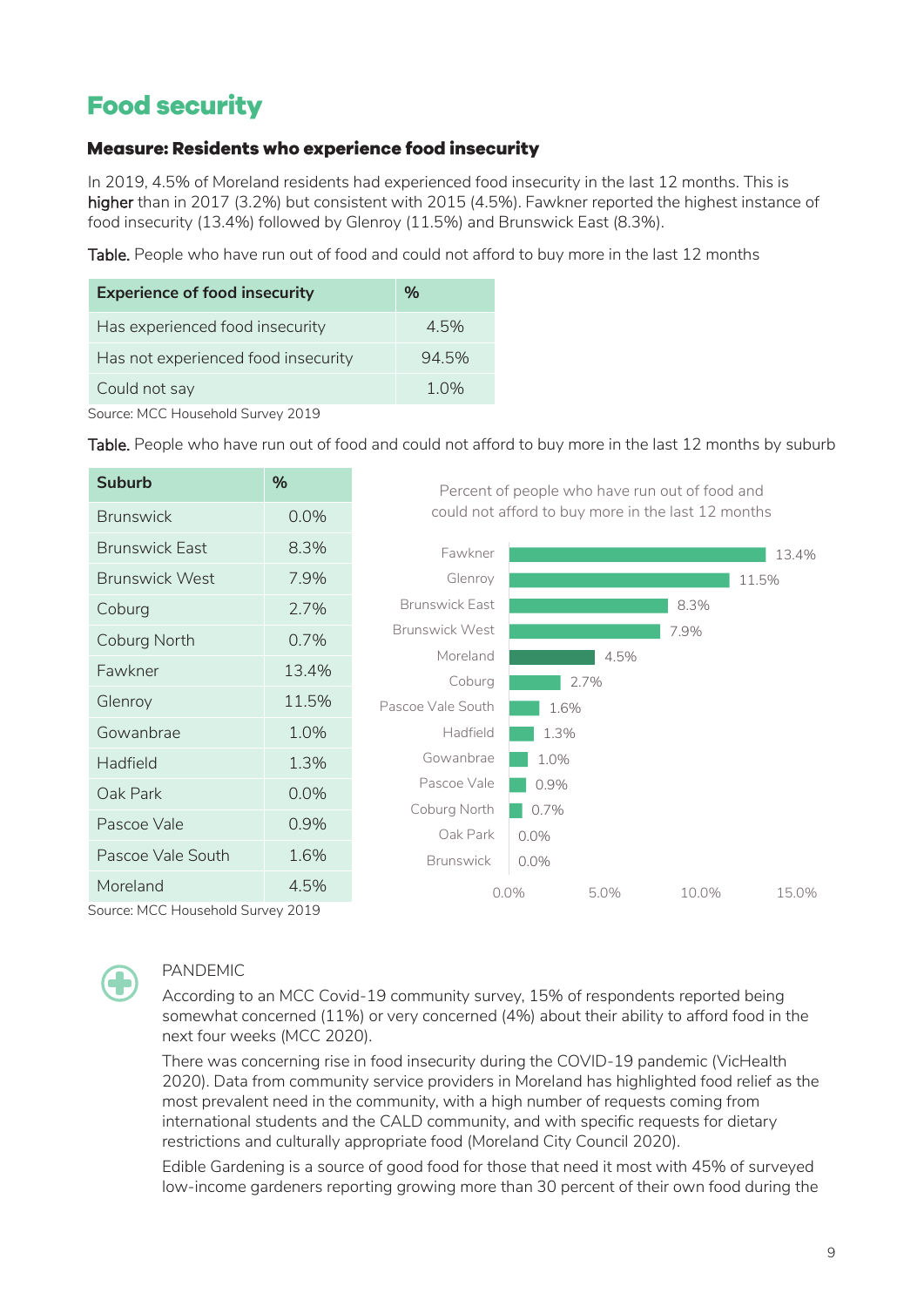COVID-19 pandemic (2020 Pandemic Gardening Survey, Sustain: The Australian Food Network)



#### CLIMATE CHANGE

Climate change increases the frequency and severity of extreme weather events which impacts food security (World Health Organisation 2020).

# PRIORITY GROUPS

Women have higher rates of food insecurity than men. Women are more likely to experience difficulties in acquiring appropriate food which can be attributed to inequalities in income and the pay gap seen between men and women. Aboriginal and Torres Strait Islander women experience higher rates of food insecurity when compared non-Aboriginal and Torres Strait Islander women (Women's Health Victoria 2017).

Aboriginal adults in Victoria are more than three times as likely to have experienced food insecurity than non-Aboriginal Victorians (Korin Korin Balit Djak 2017).

LGBTQIA+ adults experience food insecurity at a higher rate than non-LGBTQIA+ (Victorian Agency for Health Information, 2017).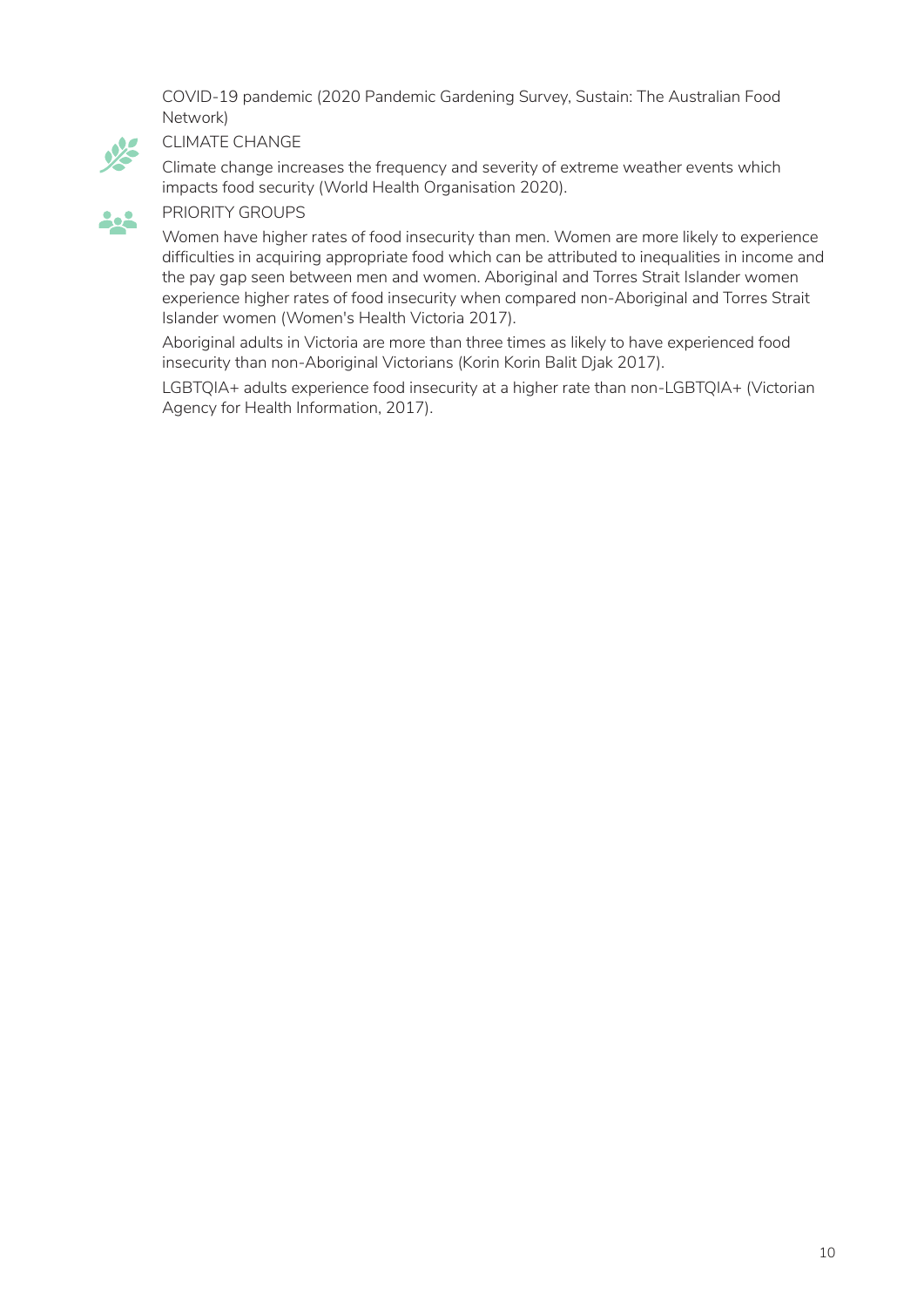# <span id="page-10-0"></span>**Food production**

# <span id="page-10-1"></span>Measure: Residents who produce some of their own food

In 2019, 40.5% of Moreland residents reported producing some of their own food through a home fruit or vegetable garden. Coburg North (60.7%), Coburg (59.1%), and Pascoe Vale South (53.2%) have the highest instances of residents who produce some of their own food.

Table. People with a home fruit or vegetable garden

| Households with home fruit or vegetable gardens              | $\%$  |
|--------------------------------------------------------------|-------|
| Yes, household has a home fruit or vegetable garden          | 40.5% |
| No, household does not have a home fruit or vegetable garden | 58.7% |
| Can't say                                                    | 0.8%  |

Source: MCC Household Survey 2019

#### Table. People with a home fruit or vegetable garden by suburb

| <b>Suburb</b>         | %     | Percent of people with a home fruit or vegetable |                                  |  |  |  |
|-----------------------|-------|--------------------------------------------------|----------------------------------|--|--|--|
| <b>Brunswick</b>      | 25.8% | garden                                           |                                  |  |  |  |
| <b>Brunswick East</b> | 44.5% | Coburg North                                     | 60.7%                            |  |  |  |
| <b>Brunswick West</b> | 39.7% | Coburg                                           | 59.1%                            |  |  |  |
| Coburg                | 59.1% | Pascoe Vale South                                | 53.2%                            |  |  |  |
| Coburg North          | 60.7% | Fawkner<br>Gowanbrae                             | 51.4%<br>50.7%                   |  |  |  |
| Fawkner               | 51.4% | <b>Brunswick East</b>                            | 44.5%                            |  |  |  |
| Glenroy               | 22.4% | Hadfield                                         | 40.9%                            |  |  |  |
| Gowanbrae             | 50.7% | Moreland                                         | 40.5%                            |  |  |  |
| Hadfield              | 40.9% | <b>Brunswick West</b>                            | 39.7%                            |  |  |  |
| Oak Park              | 26.5% | Pascoe Vale<br>Oak Park                          | 30.5%                            |  |  |  |
| Pascoe Vale           | 30.5% | <b>Brunswick</b>                                 | 26.5%<br>25.8%                   |  |  |  |
| Pascoe Vale South     | 53.2% | Glenroy                                          | 22.4%                            |  |  |  |
| Moreland              | 40.5% | $0.0\%$                                          | 20.0%<br>40.0%<br>60.0%<br>80.0% |  |  |  |

#### Source: MCC Household Survey 2019



# PANDEMIC

Edible gardening contributed to: a sense of focus and reduced anxiety, and to connecting with family and neighbours through food sharing during the COVID-19 pandemic. Home gardeners also reported increasing their edible food growing activities (2020 Pandemic Gardening Survey, Sustain: The Australian Food Network).



#### CLIMATE CHANGE

Global food production and the agricultural industry contribute significantly to the impact of climate change. Unsustainable food systems present challenges of meeting the demand for high-quality diets for the growing population and supporting ecosystem resilience. With inadequate food production a rise may be seen in malnutrition and chronic conditions caused by poor nutrition (EAT - Lancet Commission, 2019).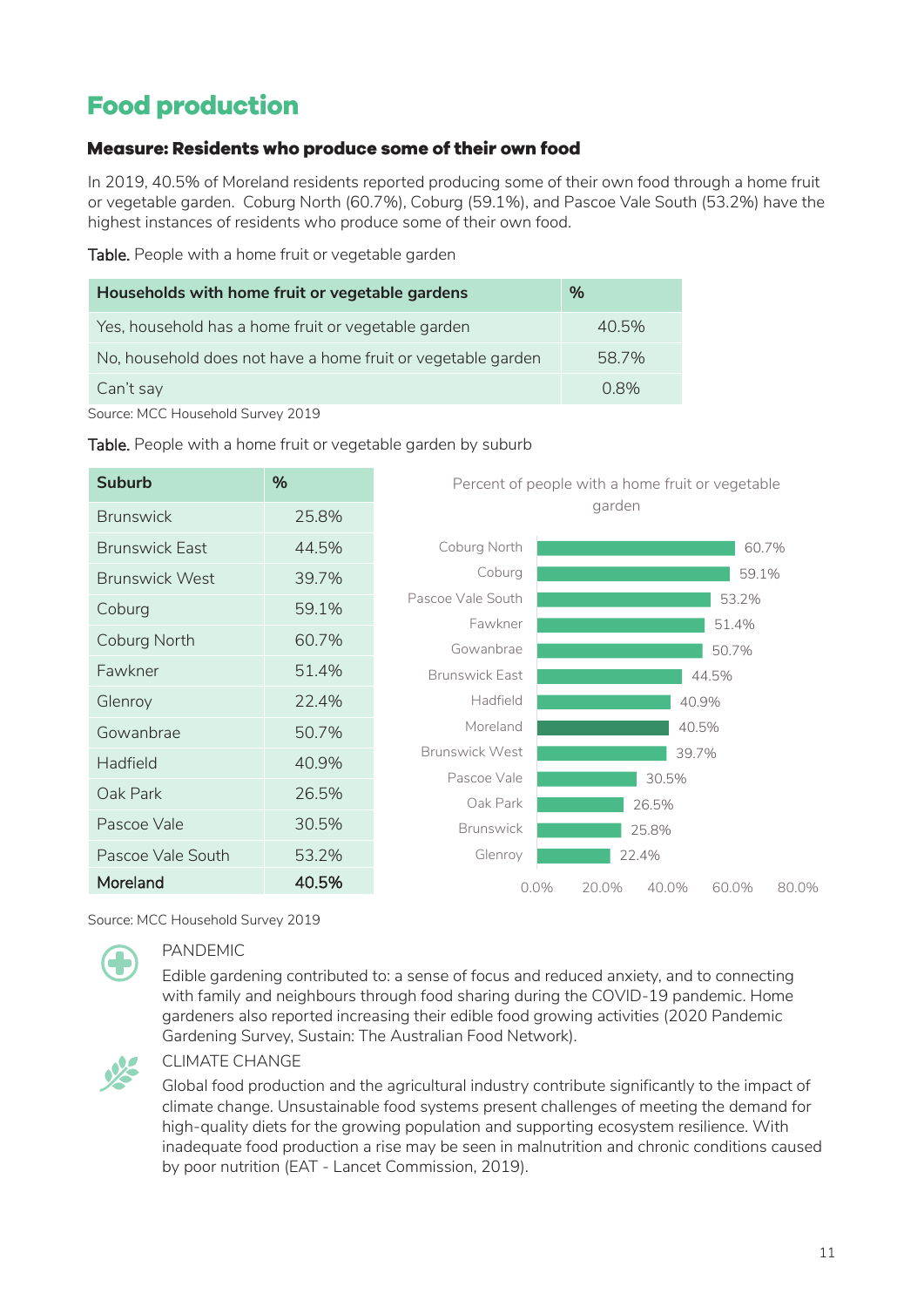# <span id="page-11-0"></span>**Food affordability**



#### PANDEMIC

7% of respondents to the VicHealth Coronavirus Impact Survey stated at some point during the pandemic they had run out of food and could not afford to buy more (increase of 3%). There was also a reliance from many (23%) on cheaper alternatives that were not consider 'healthy' (VicHealth, 2020).



### CLIMATE CHANGE

Victoria's climate projections include: more heat extremes, decrease in annual rainfall and increased fire danger (Department of Environment, Land, Water and Planning, 2019). These projections will create strain on the farming and agricultural industries, impacting local Victorian produce. Food affordability may therefore be impacted and see costs rise for local produce as local supply decreases. Inequalities to access of nutritious food may increase in frequency due to the higher cost (Department of Health and Human Services, 2019)



## PRIORITY GROUPS

Food affordability is a significant issue in women's health. In some disadvantaged communities up to 25% of people are unable to purchase food when they run out. Women, especially those from low-income households or single-parent households often suffer the most in being able to purchase a sufficient amount of food. (Women's Health Victoria, 2017)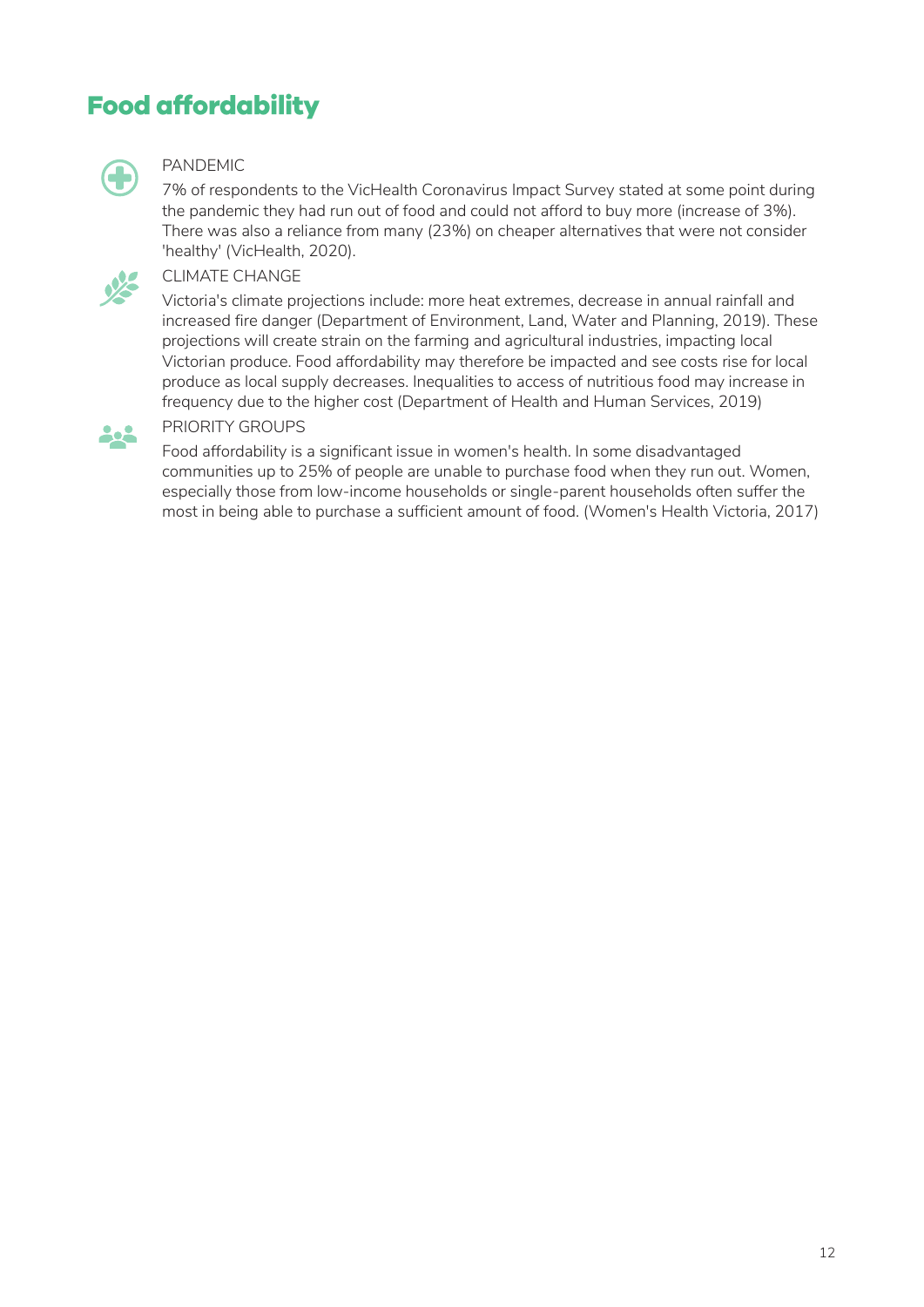# <span id="page-12-0"></span>**Data Sources**

#### **For a full list of references, please refer to the Moreland Health & Wellbeing Profile 2020**

#### Australian Urban Observatory

The Australian Urban Observatory is a digital platform that transforms complex urban data into easily understood liveability maps across Australia's 21 largest cities. The Observatory maps key liveability indicators found to be associated with health and wellbeing and provides a clear understanding of the liveability of cities.

The most recent data is 2018.

#### Department of Health and Human Services

The Department of Health and Human Services (DHHS) provides advice on health and climate change.

#### EAT - Lancet Commission, 2019

EAT is the science-based global platform for food system transformation. Summary Report: Healthy Diets From Sustainable Food Systems

#### Korin Korin Balit-Djak: Aboriginal health, wellbeing and safety strategic plan 2017-2027

Korin Korin Balit-Djak follows the government's commitment to self-determination for Aboriginal Victorians commissioned by the Department of Health and Human Services. This research and discussion has underpinned a new policy platform for health, wellbeing and safety.

#### Sustain: The Australian Food Network

Every Seed I Plant is a wish for Tomorrow Findings and Action Agenda form the 2020 Pandemic Gardening Survey of over 9,000 home food gardeners from across Australia.

#### Victorian Population Health Survey 2017

The Victorian Population Health Survey (VPHS) provides an annual assessment of the health status and wellbeing of adults living in Victoria and provides data for key population health indicators. The most recent data is 2017.

#### VicHealth Coronavirus Victorian Wellbeing Impact Study 2020

A survey of 2,000 Victorian adults to explore how their health and wellbeing was affected during the first lockdown of 2020. The survey covered general wellbeing, social connection, healthy eating, physical activity, financial hardship, smoking, alcohol consumption, as well as working and home life. The most recent data is from 2020.

#### Victorian Agency for Health Information 2017

Safer Care Victoria and VAHI were created as a part of government reforms to improve quality and safety across Victoria's public healthcare system.

#### Moreland City Council: Understanding community need in a pandemic 2020

Qualitative data collected and analysed from community service providers during the COVID-19 pandemic to understand level of service provision, community need, and organisational.

The most recent data is October 2020.